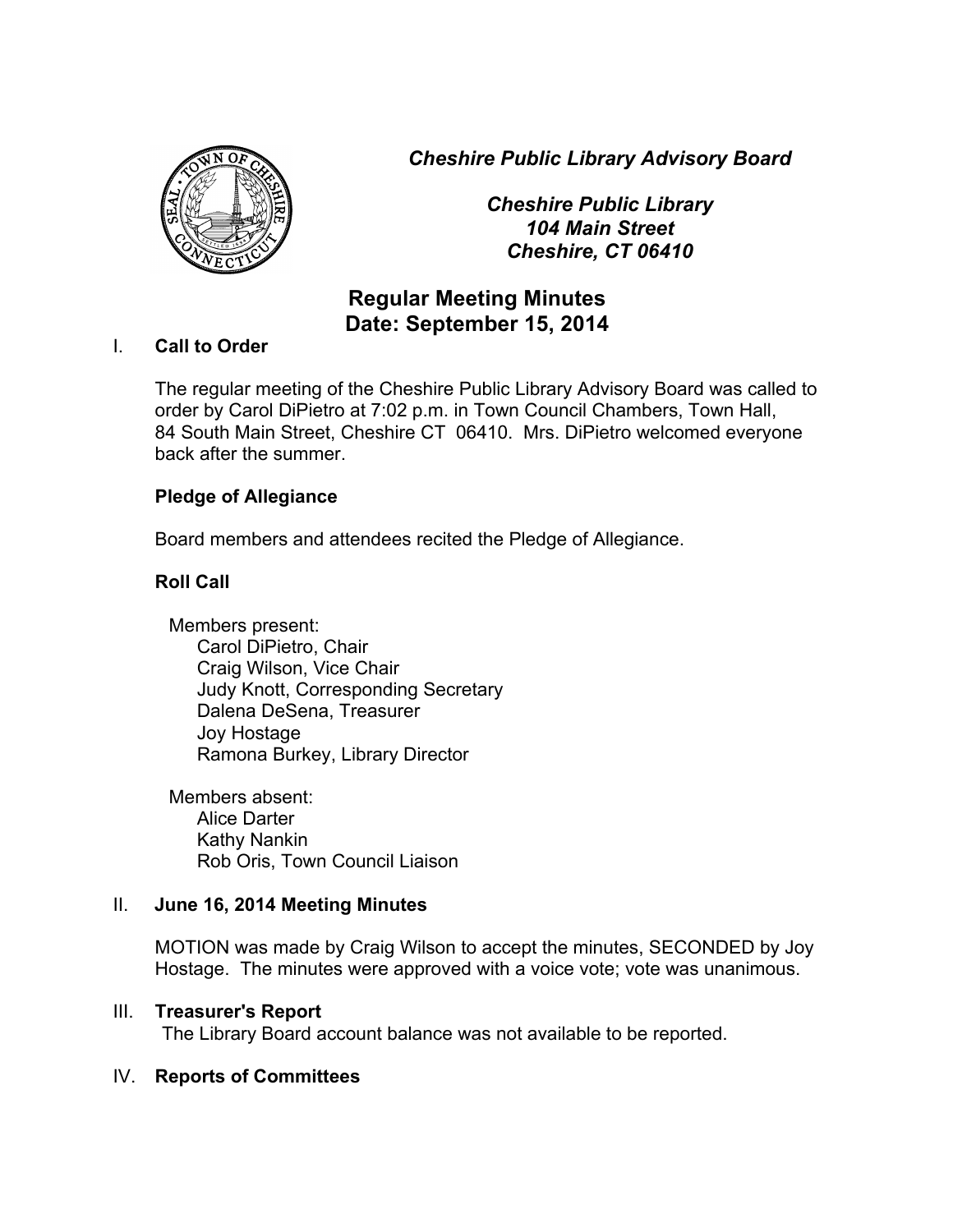1. School-Library Partnership

Mrs. DiPietro read the following report from Sue Hartley:

I hope everyone had a wonderful summer and is looking forward to a great New England fall season.

Summer Reading Report

- School Visits in June 2014 The Children's staff visited several elementary schools in June and shared our Summer Reading books and activities.
- There were 672 children registered in the Reading Club and they read 5,295 books. We were still very busy even though many people do not complete their reading records. Many thanks to Kelley for setting up the Summer Reading Computer; Cindy, Nicole and Sue for the class visits and the whole staff for keeping up with the influx of requests and patron checkouts.
- All of our programs were very successful. Some of the highlights include:
	- $\triangleright$  Edward Popielarck and his magic show on July 2nd with 160 people;
	- $\triangleright$  Eric Girardi with Bending Gravity 110 people;
	- $\triangleright$  The Sciencetellers 80 people; and
	- $\triangleright$  The Summer Reading Club Finale on August 18th with over 150 people.
- I also did some story times at local daycares this summer.

## School events

- September is National Library card Month
- Norton first graders will be visiting the library and receiving their first library cards on September 18th and September 23rd. Thank you to Noureen Hakim for sponsoring this program.

# Fall Events

- More Saturday events:
	- > Sept. 13<sup>th</sup>: Silly-Song-Sing-a-long with Edward Leonard 10:30 am
	- $\triangleright$  September 20<sup>th</sup>: 2:00pm Children's movie
	- $\triangleright$  September 27<sup>th</sup>: Halloween Science with Eric Nelson 1:15- 2:15 and 2:30 to 3:30 pm.
- Friday event October 3<sup>rd</sup>: Silly Song Sing-a-long 10:30 am
- New event on Monday Afternoon: Stories and Crafts with Beth Sept 22 and Sept  $29^{th}$ , 1:30 - 2:15pm, for ages 2 1/2 to 5.
- Halloween Magic Show with Rick Rothstein on Monday, October 27th at 6:30 pm.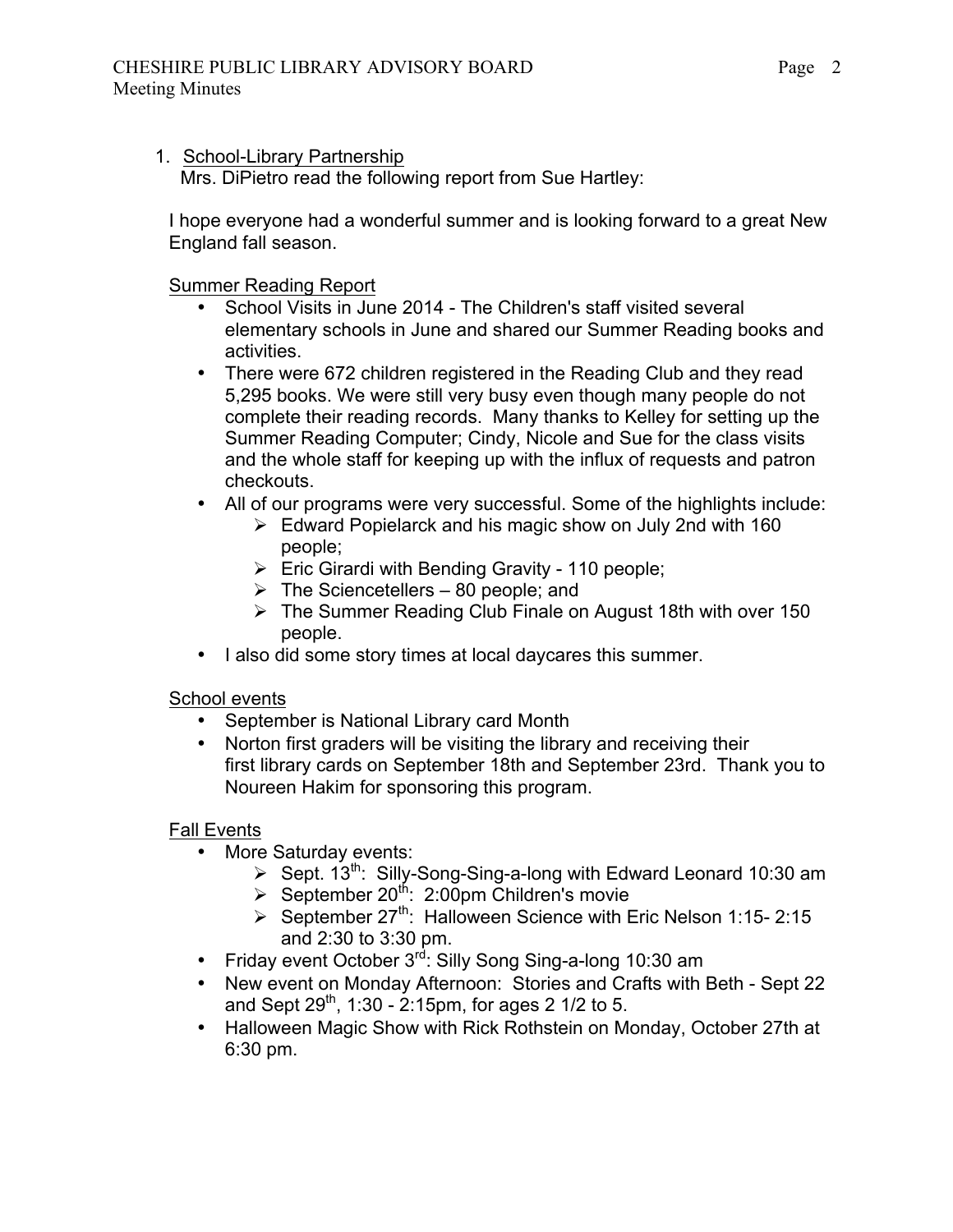• There will also be a special Halloween story time and costume parade on October 30th and the annual Cosplay costume event for teens on October 31st.

Other:

- Preschool story times are all filled for the opening session.
- Please check our calendar for other upcoming events.

Happy September!

2. Funding Resources - Mr. Wilson No report.

## V. **Communications**

Mrs. DiPietro received 2 letters from the Association of Connecticut Library Boards (ACLB), one explaining the nomination process for their 2014 Library Awards. The other letter announced their 2014 Leadership Conference on Friday, 10/24/14 at the University of Hartford Gray Conference Center, with keynote speaker John Chrastka.

## VI. **Report of the Chair –** Carol DiPietro, Chair

Mrs. DiPietro reported that when she volunteered at the Library booth at the Fall Festival, she found that most people who stopped by raved about the programs offered at the Library, but were not aware that those programs were sponsored and paid for by the Friends of the Cheshire Public Library. Mrs. DiPietro encouraged the visitors to join the Friends.

Mrs. DiPietro shared three newspaper articles from the Waterbury "Republican American":

- $\triangleright$  Save the Library Books? (9/1/14) The article cites discarding worn, out of date, and unpopular library books as one reason the Library Director in Waterbury was fired. The article also cited other reasons, including a clerk who embezzled \$260,000 and received an unauthorized \$12,000 stipend.
- $\triangleright$  Library Hours shortened to keep within its budget by Paul Singley The Naugatuck Library is closing two days a week to stay within their budget.
- $\triangleright$  Hot on the Trail of CT Libraries by Carrie MacMillian Explains the CT Library Passport program, which the Cheshire Public Library is participating in.

Mrs. DiPietro also shared an article from the "Southington Citizen":

 $\triangleright$  Drop-off Bin Installed at Library – The Friends of the Southing Library have a new drop off bin for book donations.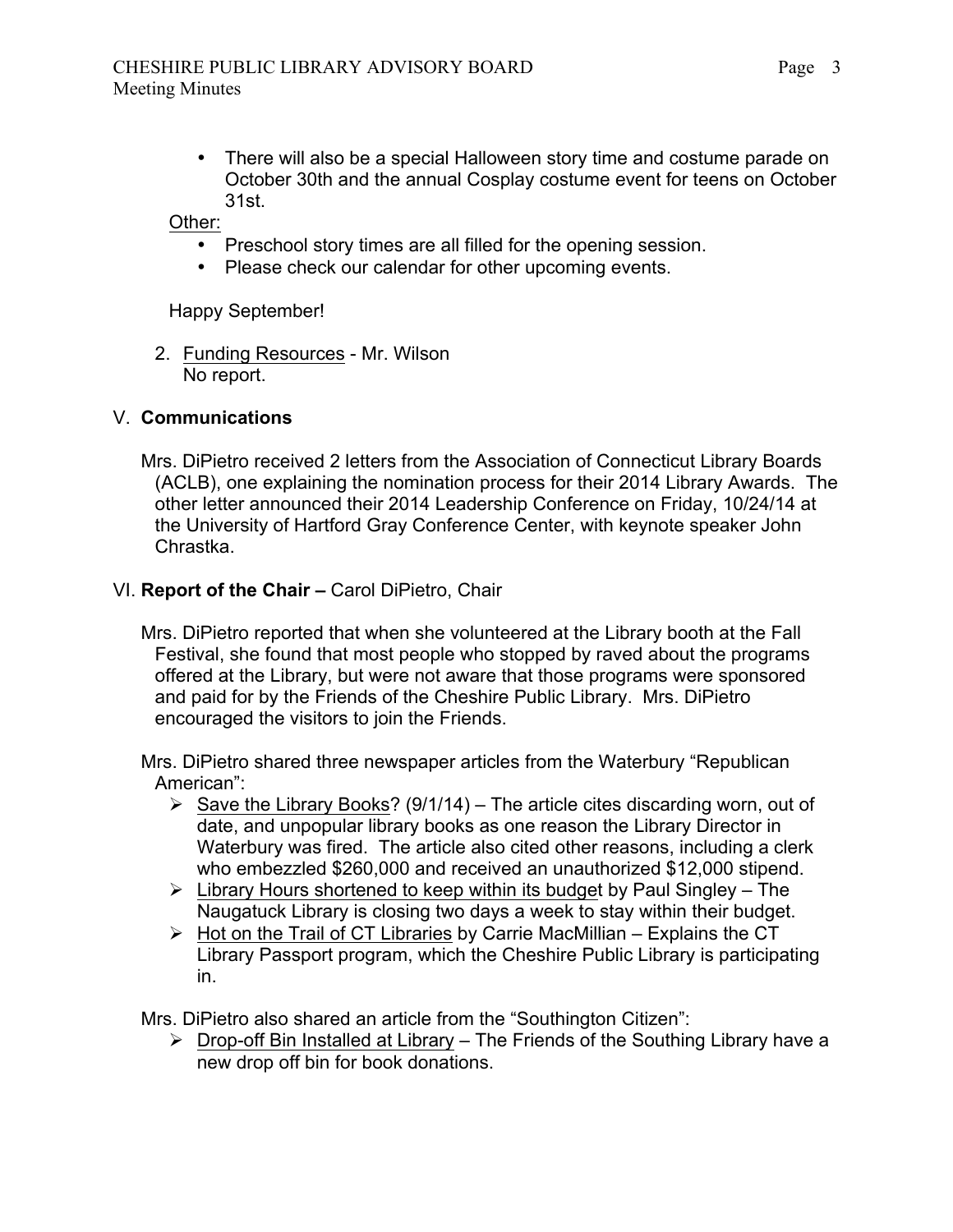Mrs. Hostage shared she was pleased to see 3 notices in the "Hartford Courant" in July about the movies offered at the Cheshire Public Library.

## VII. **Report of the Library Director –** Ramona Burkey

## **Technology**

We've gone live with mobile printing, which means that patrons can print from their wireless devices to our pay-per-print copier/printer. Our copiers/printers were recently replaced with Xerox units with credit/debit capability, scanning, and color copy modes. We installed a public fax machine just last Friday. We will go live with Hoopla, an online subscription digital library of thousands of movies, TV shows, music and audiobook titles (eBooks coming soon) in October. Patrons will be able to check out items for free with their Cheshire Public Library card.

# **Programs and Services**

Circulation for June, July and August totaled 114,550 items. We had an extremely busy Summer Reading Program, on which Sue Hartley, Head of Children's Services, will report. Thank you to those library board members (Carol DiPietro and Kathy Nankin) who helped staff the library's booth at the Fall Festival, which was held on a very hot and humid day.

*Upcoming events (more programs, info and registration at cheshirelibrary.org):*

- ! Movie Matinees: "Support Your Local Sheriff" Tuesday 9/16 at 1:00 p.m. and "Up Periscope" – Tuesday 9/23 at 1:00 p.m.
- $\triangleright$  "Forgive Me: An Anti-Bullying Film" Thursday 9/18 at 7:00 p.m.
- $\triangleright$  Fab Film Saturdays: "Ernest and Celestine" Saturday 9/20 at 2:00 p.m.; and "Frankenweenie" – Saturday 10/11 at 2:00 p.m.
- $\triangleright$  Civil War Series: "The Occult in the Civil War" Monday 9/22 at 7:00 p.m.
- $\triangleright$  Halloween Science workshops: Saturday 9/27 at 1:15 p.m. and 2:30 p.m.
- $\triangleright$  Small Business Lending Monday 9/29 at 7:00 p.m.
- $\triangleright$  How to Write and Illustrate a Children's Book Tuesday 9/30 at 7:00 p.m.
- $\triangleright$  Cheshire Magic: The Gathering Club Tuesday 9/30 at 7:00 p.m.
- ! Cheshire Cats Classics Book Club: *All Quiet on the Western Front* by Erich Maria Remarque – Monday 10/6 at 7:00 p.m.
- $\triangleright$  Gargoyles of Yale University Monday 10/6 at 7:00 p.m.
- $\triangleright$  Witchcraft Trials of Connecticut Tuesday 10/14 at 7:00 p.m.
- $\triangleright$  Bobcats in Connecticut Wednesday 10/15 at 7:00 p.m.

The Friends of the Library's Semi-Annual Book Sale will be held from Thursday, October 23 through Saturday, October 25 (preview night is Wednesday, October 22 for Friends members only; memberships can be purchased at the door).

## **Personnel**

Congratulations and welcome to our newest staff members: Aisha Alam, Page; Michael Pierry, Page; and Stephanie Lochowski, Page. Samantha Richardson has been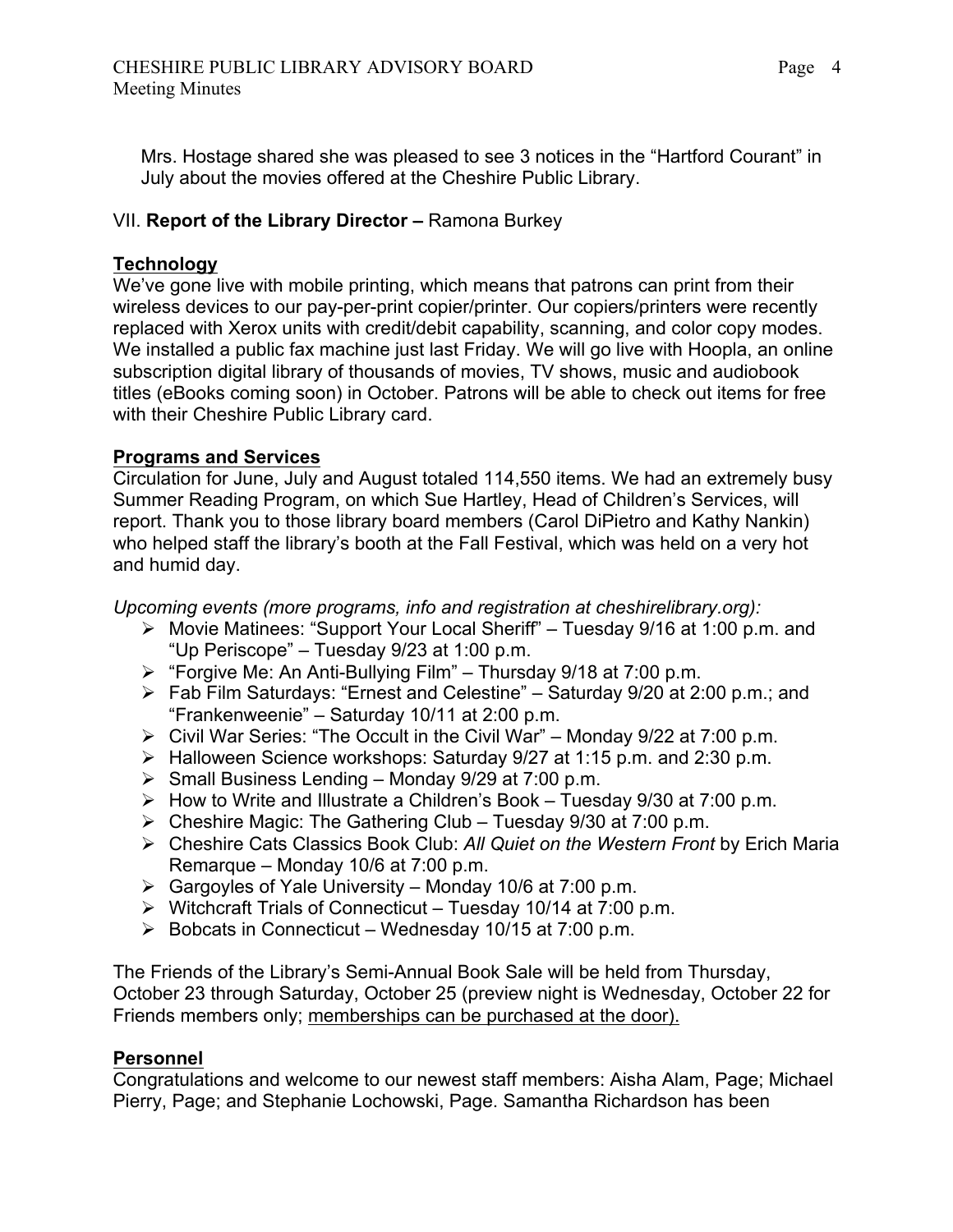promoted from Page to Library Technical Assistant. Last Friday, we celebrated with Robin Aitro; she has retired from her position as Page after more than thirty years with the town. Congratulations, Robin!

We held a staff professional development morning on Friday, August 29. Topics included learning about the Hoopla product that will become available to patrons in October, the Passport to Connecticut Libraries program, an overview of Microsoft Outlook, patron privacy laws, and a review of the library's social media platforms. Twenty-seven staff members were able to attend.

## **Financial**

Nothing new to report.

## **Buildings and Grounds**

Saturday mornings were busy this summer, although nearly all libraries in our consortium have reported drops in attendance and circulation, perhaps due to the absolutely gorgeous weather (and virtually no rainy or hot/humid weekends) we had in June, July and August. We will be open on 13 Sunday afternoons in January, February and March, from 1:00 p.m. until 5:00 p.m. We are still working on signage for the interior and exterior of the building. We will be closed on Monday, October 13 for Columbus Day.

## **Policies and Planning**

## **Other**

Mrs. Burkey explained that the current agreement with Christ Community Church regarding the Library's use of their parking lot expires October 14, 2014.

Mrs. DiPietro asked about the recent "Cheshire Herald" article discussing reconfiguring the Library basement. Mrs. Burkey explained that they are looking into reconfiguring the lower level (basement) and second floor to improve usability, sightlines, storage and functionality of the Library. Because there are no electronic blueprints of the Library, the first step involves an engineering firm developing Computer-Aided Designs (CAD) of the Library.

Other things being considered are a drive-by return box and an auto return system. Mrs. Burkey will perform her due diligence to ensure any proposed project will be in the best interest of the Library.

The Board members discussed possible reasons why circulation is lower. They also discussed the Library fines, which are set by the Ordinance Fees and when collected, those fines go into the Town's General Fund.

Mrs. Burkey distributed a copy of the By-Laws for the Cheshire Public Library Advisory Board, which were last revised in 2008. She asked the Board to review for By-Laws for